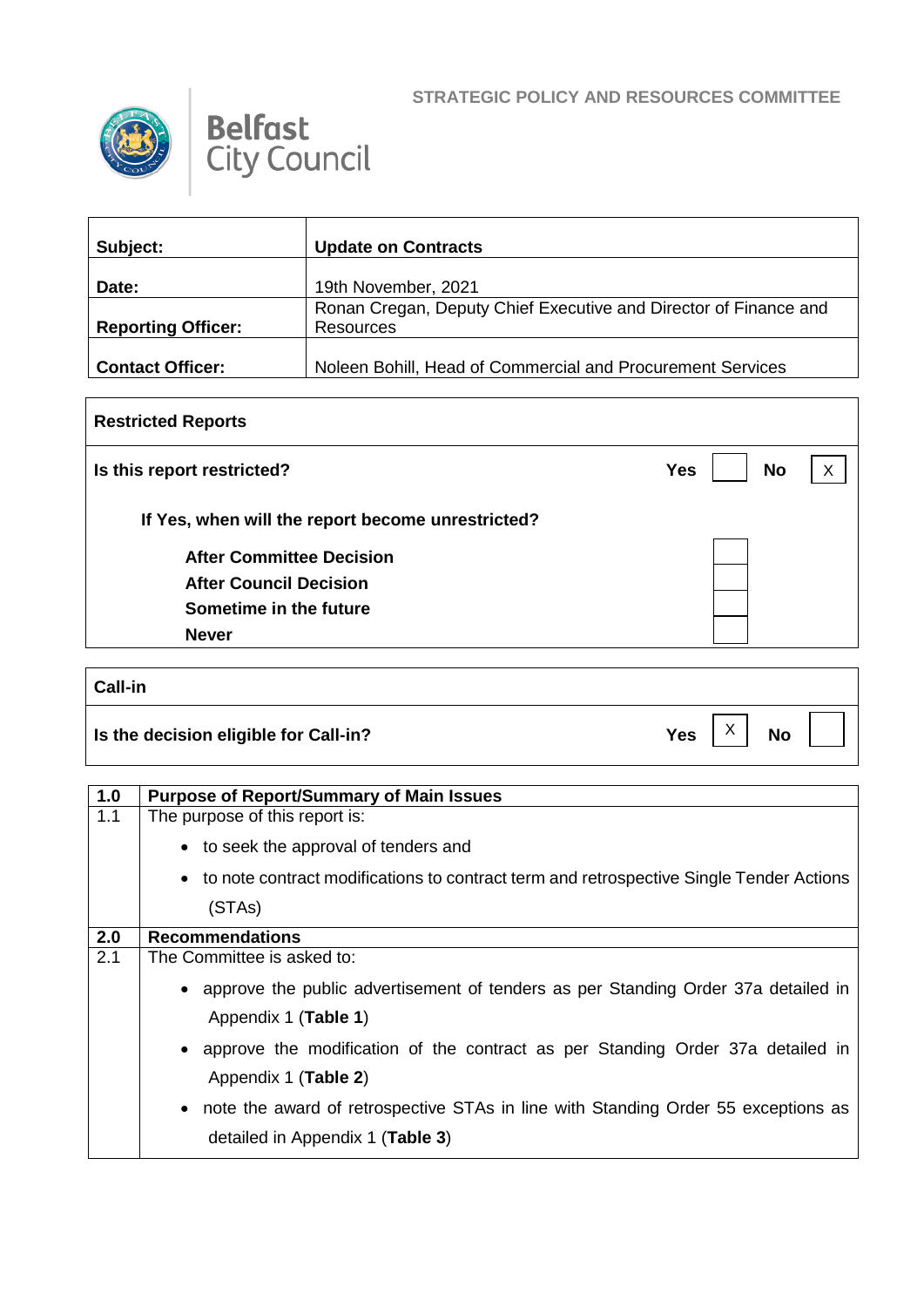| 3.0 | <b>Main Report</b>                                                                               |
|-----|--------------------------------------------------------------------------------------------------|
|     | <b>Competitive Tenders</b>                                                                       |
| 3.1 | Section 2.5 of the Scheme of Delegation states that Chief Officers have delegated authority to   |
|     | authorise a contract for the procurement of goods, services or works over the statutory limit of |
|     | £30,000 following a tender exercise where the council has approved the invitation to tender      |
|     |                                                                                                  |
| 3.2 | Standing Order 60(a) states any contract that exceeds the statutory amount (currently            |
|     | £30,000) shall be made under the Corporate Seal. Under Standing Order 51(b) the Corporate        |
|     | Seal can only be affixed when there is a resolution of the Council.                              |
|     |                                                                                                  |
| 3.3 | Standing Order 54 states that every contract shall comply with the relevant requirements of      |
|     | national and European legislation.                                                               |
|     |                                                                                                  |
|     | <b>Single Tender Actions (STAs)</b>                                                              |
|     |                                                                                                  |
| 3.4 | The following retrospective STAs were awarded:                                                   |
|     |                                                                                                  |
|     | a contract for £32,728.29, for up to 5 weeks, awarded to Methodology M&E for new<br>$\bullet$    |
|     | automated staff gates at Belfast Zoo. A quotation exercise had been conducted with               |
|     | 3 bids being returned, the lowest was £32,728.39. The quotes received are reflective             |
|     | of a short term spike in global steel prices which are difficult to forecast and it is felt      |
|     | on this occasion there would be no economic advantage to the Council to stop the                 |
|     | process and initiation a formal tender exercise.                                                 |
|     |                                                                                                  |
|     | <b>Modification to Contract Term</b>                                                             |
|     |                                                                                                  |
| 3.5 | The following contract terms were modified:                                                      |
|     |                                                                                                  |
|     | A 6 month extension to contract T1911 - administration and provision of a suite of First-aid     |
|     | training courses for delivery to Council staff (includes organisations delivering Services for   |
|     | and on behalf of the Council), awarded to Proparamedics. The service was unable to be            |
|     | delivered for a period of 6 months due to Covid 19.                                              |
|     |                                                                                                  |
|     | A 3 month extension to contract T2013 - provision of technical expertise to support the          |
|     | development of the Employability and Skills Programme for the Belfast Region City Deal,          |
|     | awarded to Locus Management. The modification is required due to the time delays to the          |
|     | overall BRCD programme which can in part be attributed to Covid 19.                              |
|     |                                                                                                  |